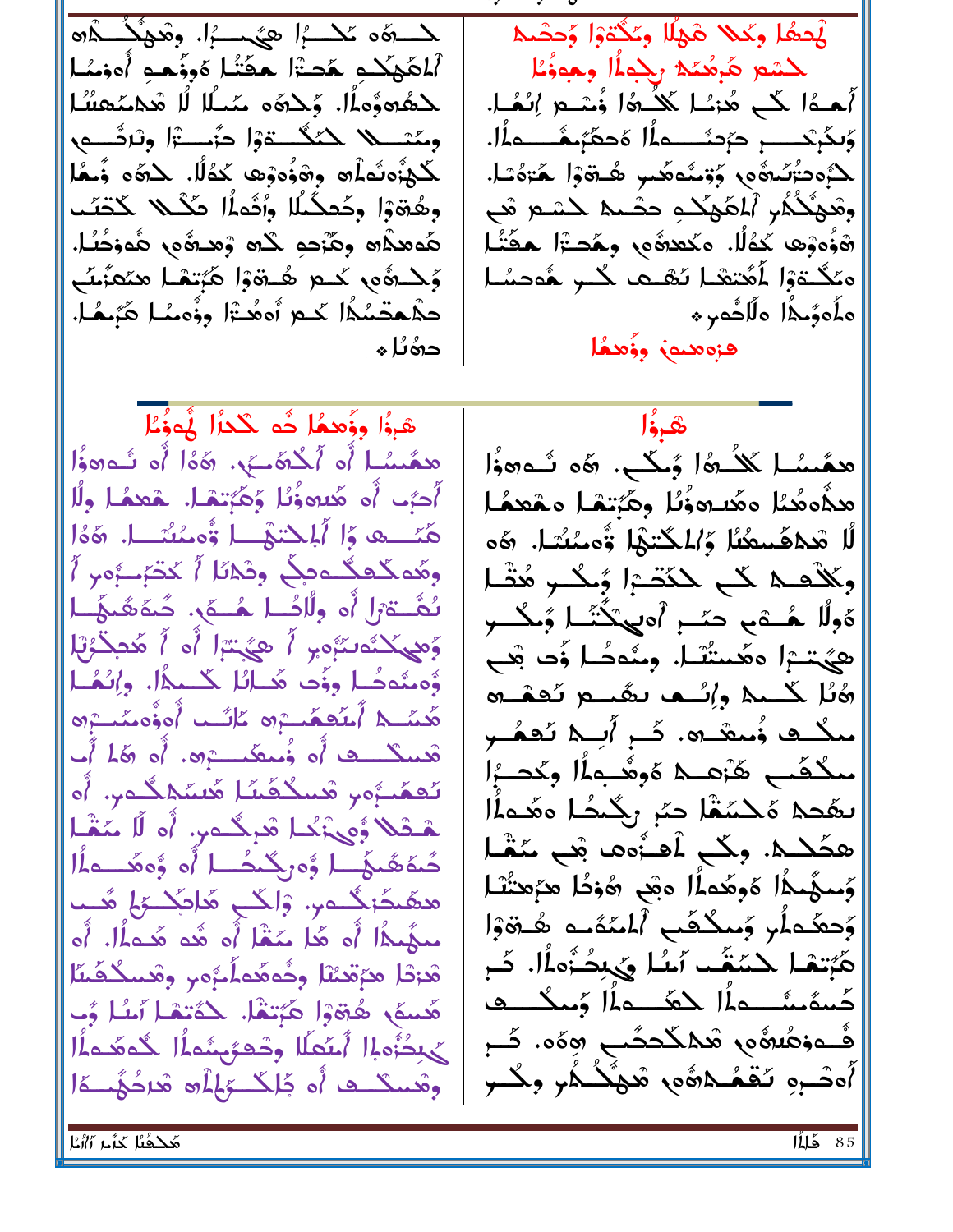Ketlo D Yalude المَكْتَوْ أَسَفَ الْمَ وَهَدَهَكَ آَرَاهِ أَكْفَاهُ كَمَا إِلَهِ كَكْشُدْوَّىرِ تْعْشُى، وَّاحْأَسْرِ مَتْسَا َلْحُمَّئِيَّەرْ وَالْحُمْرِ شَكْسُوْا هَٰاِضُعْضُتَ هَّنْـــٰٓ;ا وَإِيكْبِ وِحُــوٍ قَطِيْــهِ هُمْ وِثْمُأَلَمْ مَنْتُمْ هَزُنْتَهُ وَهُنَّتْ وْٱشْمَرِ ذُلِّ كَسُمَا هُءكانَـدَا وَاسْكُم وَهَيْلا هْدْفُىي. أَه بِنُسْدًا يُوجِدُنَيْدًا وَهَنَب مْـُـودُر ٱلمَّوْكُـو. كَـرِ كُـكُـرُّومُاْلِـ وْݣْلْتُ وْسْتّْمَضّْبُوم هِهْكْتْ. أَوْ أَتّْ قُتُوهُـــداًا وَمـكفَـــح ٱلْمـد. أَبـــد تَصَلَّلَ وِكْسَهِ هُسْمَحُكُمُ هُوَكِسُوْبُلِ هَاهُ! وَٱلظُـــو هُـــادوُا هَٰـبِهُــُـا هَعطَـكْـتُـا وهْسكْفَسًا أَبْلَا. هَا وِتْݣَا هْكَلْكْنَا وفُكْمُتُمْ. هَكْعَيْهَمْ حَنَّبَ فُـْزَهَ وَفَــمكسَّتَوْمِ ةَكَعَيْهَمْــا أَ أَتَسْـا حَسْرِ مِعِلُما وَجَوْدَهُمْ ذُوْرَا هَٰزِهُمْمَا وفَّرْهِ حَسلَكْلَ وُوضُومُا مُتَّوْرًا هَرمُتْلَ [وإوَّأا حدَّثتما وشحيححْنُماُرٖ مَمَّمَحْ. وَّا إِنَّهَا حَصَّتْسًا وَّتَ مَحْمَىكُنْتُ وَلَّذُوبِ ءكم هُەۃحُنْا محمّةوحُنْا لَاحْدُہُماُب هُسة كُـه. أَه عُـاهُـا هُـمَّوَحُبْا. هُـموحُثْـا ِكُــد ٱلْكُثُّەمِلُّــرُەبِر اُه گَــعَنْــدُومُلِّــرُوبِ ەھَكْتُملُر ەھَـىدُّەلُر ھَـُزُوهِ ەكَـر أَه لَكْمَلَكْــــولَمِرُهِ وَ هُمْـــــزْوُرَهِ. أَه هَّوَّحَــــوِ گَـــــو وَهوَّـــا هڤَــــووُّا أَمِنُعَىلًا وَمِحَرَمَ مُكَسَّمٍ وَاهِ وَا أَو هُدووًا ەَ كَثَمِىدًا. ھُتِ چەۋەۋى فَكْسًا أُه لِحَشُمِيكَا. شَجْرَ أَخُودُ مُؤْسِعًا وَوَا أَه وكَـــولَا وَوُسِهُـــمدًا. حَــقهـــلَا لُا كَكْسُا وُسْسَلَا أُه حِبْكُا وُسْلَمْسَةً عَلَى اللَّهُ مِنْ اللَّهُ مِنْ اللَّهُ مِنْ ىُعْدِمْمُا وَحِدْهُ جَدْتَوا دَّاتْا حَدُلْلِحْ هَٰجُلًا لَّا نُعْدِهُمْا وَحَدْرًا دَّاتْا حَدِّدُلَّا هِمْ ٱلمَفَّزَهِ. کُے حیّے هُیفُا حَکَمِیْهَا مْرِفَدُرْكُلُهِ. أَو خُوصُفُا كَيْبِعُا كُـه لمفُوفُلا وهُل وُلمُشَىٰ سَٰعِنًا حَبَ هكْخُا وُه أُوهُنَّيْ أَهْ أُوتُنِّيْفَ أَنْ هُنَّةَ وَلَيْهِ مَنْ مىھُمْتە وَحْكَـٰرِحُكُمْ ەھُـٰهُكُمْ إِنُـٰهُـٰا مععُمْدِهِ وُهِ حَكَـٰدِخُخُا هَٰذُلًا وَا اِنْشَا أَهَنِ وَلَوْهِ حَتَّكَمَا مِعْتَيْهِ وَأَوْهَدَا وَأَوْهَدَا دْرِكْتْ وْ أَوْ لَا وْجْتْتْمَكْمْ مُحْيَبْ زُنَا هُه لمعْمَـــهِ حِيكَتْنَــا هَبْتُمْــا وٱؤْهنا هَوْا أُو دَهُمُلا حَلِيكِنْنَا هَرَّتِهَا أَحكته بأعضَفَ أو الله عنه الله عنه الله الله عنه الله عنه الله عنه الله عنه الله عنه الله عنه الله ا مكــــوم يكب مَكْتَحِسًا هُنُسْأَا وِذُسْمِلًا أَبِ يَرْهِـدًا أَه هرَهِ ذُبِّـدًا وَّه ووُْسْمِىلا نَحْفِــدًا هُ رُبِــزًا يُّـهِ فَشَارِ وُّەھئىل وَجَنَّــرِلَٰہٗ هُرَجِعَــدًّا هُـْتَهُجَنَّــدِهِ وِكْبِلًا هَٰبُعِجًا أَآتِي. وِفُسْيَلًا يَكُمْ ذُسْبِيْ دُادُمِيْا كَبِيْنَ أَ أَمِنْتَ مِنْ أَو لُل حُدُ اللَّهُ حَسْنَ مِلْا رُحِمُ ا دُحدُا ومُنهَده لْا حجْب وحُلَّهِ لَا مَسْلِ لحَقَّدْكُمُلُو مَعَيْلًا وِلَٰا أَسْلَمَوْوَى. هَي ولًا مَحكَده مَّلَا وحمل مَحتَل عَمُا. أَبِ لًا بِرَيْنِ هَٰلاً هَٰذِيَّبِ يَنْعُلْ جَنِ شُرْاً مَحْدُمُا حَزَّىر أَاتَّا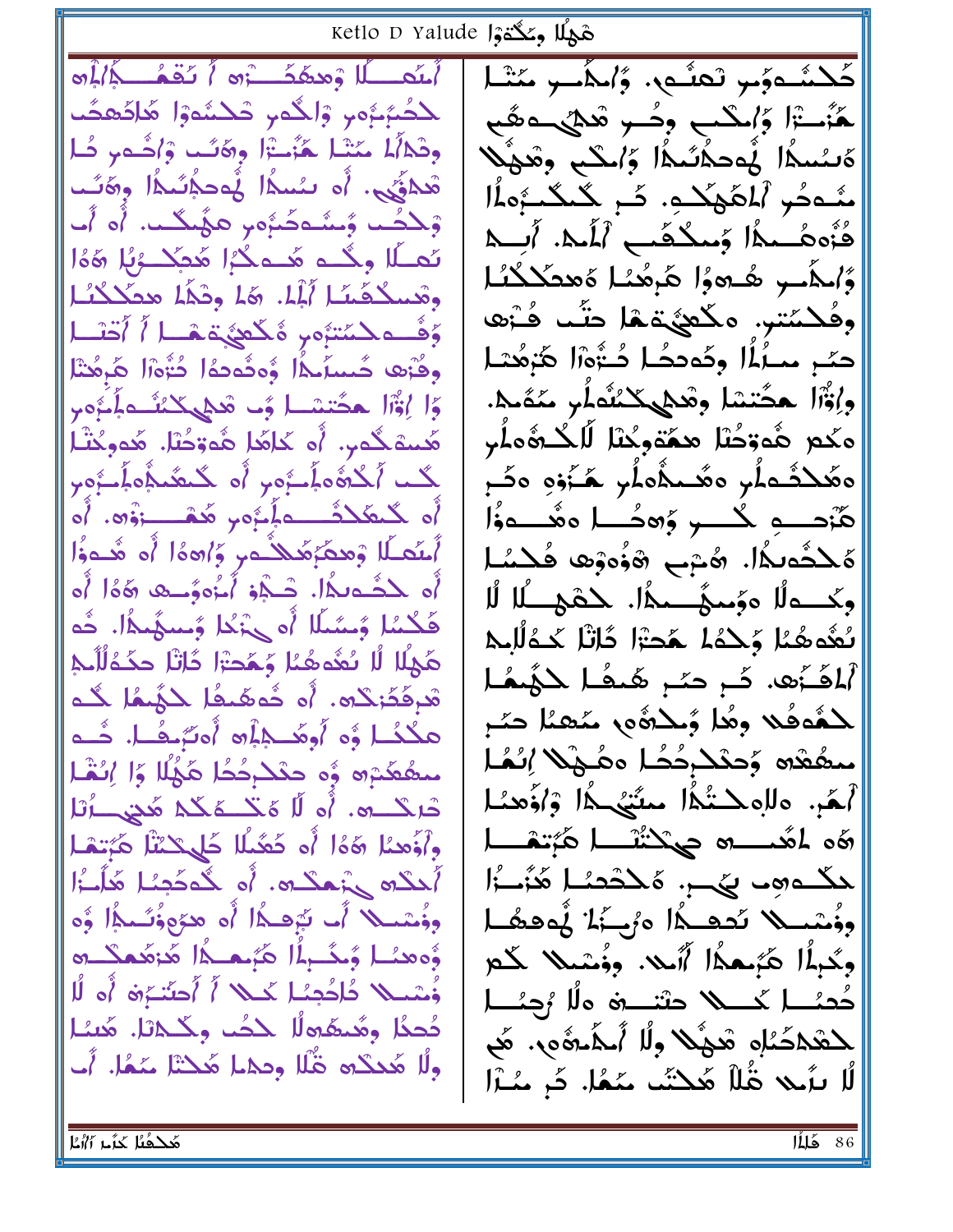Ketlo D Yalude Siri , Naô بَعِلًا وجُل مُرْا لًا أَقْدِهُ إِلَّا وَجُلٍ هُرِجِعُبٍ لِلْعِنْهَ أَلْ وَهِتَمِكُمْ حَقَّالًا وِدْمُـٰلًا كَحِلا هْلًا وُوحُجِبًا حَالًا مَحْتِحُجِلُو أَمْعَطًا مَكَمَضَتَهُبٍ. ثَمِ تَتَعُلَاهُبِ لِلْعَمَا وزُوفَيْتَ ۞ كُوهُــواْلِ وِجُوهَـمُــا حُــا أَوَّحَبُ هُدِفًا شَعَكُلاَهُمْ. هُم لَّا تَحْدًا مُحكَمهكمُ.. مُعبًّا ولًّا حُجًّا أَعبَّطُا وحُـأ كُبِ مُكْرًا حُكْسَةَوْا وِلًا هُعكَسَالٍ. مُنْزَا لَا يَكُورْا وِلْا هِكَي جَيْئِيهِ. وجَدْء والأَفْــــدَهَٰاهُــدَ وهُـــــداْ! ومبُــــــاْلا هجُحًا وُمِتْصَّم وُمِعُتْمَاً مَنَّتَخُطْ ضُل تَعْمَلُكْتُبِ وَهُو. هُبِ لَا تَسْوَةَا هْيٰ خُمْعًا. هَٰنئا وِلًا هُوْا حُواُكُما كُـُـو هَدَاُهُـــا حَسَّمُــا وْاهـــةُ أَا. هُنْب مَنْعُا واَ اْتَدْتُدَاْ. أَه تَآتَر وْسْتَفَكَّب ٱ وْالمعْقَلَةِ مْلَاهْمٍ مُحَكَّنَاهُمْ حَتَّمْ عْكَمُأْ) إِلَى هُسْتِينَ. شَدَهُنَهُمْ أَوْمَعُنَدُ أَ كَعْدًا مِبْنَىلًا. وَكَيْبُ مِنْ كَتَوْهَا هَزَىكْتُا. أَو أُوجِبُرْا كُنْتُو سُنْوَهُلْ أَوْو هُلُّا وؤُهِ دُّرُبُ وهُمْ حِقَّة كُنْقَا وُهِ إِس وُودُنَكِيلُوه. كَا هُقكْهَا ودُا هَاكْتِفْ ݣُعِكْتْݣْسْتُوْمْ، مْشْهْشْهَا. ةْحَضّْبْهْ لًا مِحْتِكَـــٰ وَأَوْ دُاهِمَّيُ مِنَــا أَو حَـــب هُـلًا وهُوجسُـل هُـُدحمَّتَ وُاهزَّتَـ. قَطَمُ أَوْمَعُوصُا هُرَجَعُمًا تَعْعُمُنَا. الْمُضَعَّمَ الْمُضْمِ سَمِّقَرْهِيْمَ مِصْحَصَلَ لْمَحَا أَحْثُم مُحْرَمْهِ وُمِمْجِئًا حَمَّنْنَا هَٰكِئُــا وِٱحثُـــــــــــه لِمُحَتَّـــــــــــهِ أُومَحْكُمْ وُجْمَعْتُوسِكُمْ يُوكُمْ أَحْدَثُ لمسركك لمسرعة المستك رهفه ذهني وهَمَّدُه حكْتُلا وحُـل هَجَرْهُـب خُملُيْـل هْدْهُوسُّا. فُوصَّفْ حَنَّب هَدْشُواْ هَءتُنُــا. يُوحُــا أَحْثُــه أَ تَحْنَــا وُبِ وُههَدْهِ هُــقَوْا وِهْهِدُـه فُزُههُمْـا هُكْشُداْ. وهُمُكْه هُــةَوْا وُهِكَجِــلَا مُنْرَىٰ اِتَّـمَٰہ مِصْحَٰفَیْ الْمُسْتَمَعِ مِ فُزُوهُمُا وْهِمُسُا لْمُوحُا أَحْثُو وِوَّةَ هُو ِ حَرِبٍ وِحُقفُعْدًا. ٱللَّا هفَيقُبُ ۖ كُــرِ مِىعَنْدْ: ﴿ يَهْلِيهُمْ وَحَبِّي وَحُّوهُقَالَ. ٱلْله همُسُل قُزُّهِكُمْ. وُحِصُرِ وِهُما سَعْصُل أُهجَا كُلُّ هَدَيٌّ مَثَلَكُمْ وَحَقَيْمًا أَه كَالْمُكُنُّولُ وَوَمْشُدْهُمْ وِلْمُؤْتَمِلُ كُمْلاً فُتُوهَٰنَىٰ وِحُو أُوهُا مَعْطَا أَو أَلِمَكُنَّهَا وَوَّەمىكىـــــــزەپر وۈگە كىگېلىـــــــزەپ كْبِلُرٍ هَبُعِجَاً. هَاحَصْ كُنْ حَسْاً أَحدَّبْــمـدًا. أَه وُاكْـدْكْــرَه ـمَّـسُـل أَهْـسُـلُـ أَهُىنُا وِبْعِي لِكَفَلُرٍ. فَاكُنْهُلا شَنُدَه قْلْيْحْسَمْبْنُ أَهْ وْهَجُهْكُنْ هُنَّسْتَة لحثُلاة بأَوْتَقَتَ هَنْتَكُدُا مَلَّمَّ: لْكُنُّـهِ كُلُرُو ۚ أَنْ أَوْ هُـــدِ هُدَّمَـــْرَهُ لَٰهِ ۚ أُو لْكُنْ هُنْدُهُ بِكُنُو هُزُوْسَتْوَا، وَهُنْدَقْلَا وْهِمُــزْوَٰلَم لِكَيْمَــةَ ﴾ هُــدَة وُيُبْرُه ﴾ وَهِنَده اللَّا تَسْعُفُدْهُ. وَكُعْدِوُّهِ، هَّنْتْزَا وَا هُدَبْنَاا وْهِنُمْلَا لَٰا دَٰا كِكْثُب وهُةوَسِ أَهِدًا كُبِ وِتَسْأَلُّكُ كَتَنْتَهُب لَّكْتُهُ أَنْ أَحْتَكِبْتُهُ وَا تَقْوَّتُوْمِ تَحْمَقُت مَحْدُمُا حَرَّىرِ ٱلْأَمَّا  $\frac{1}{2}$ فَلِمُ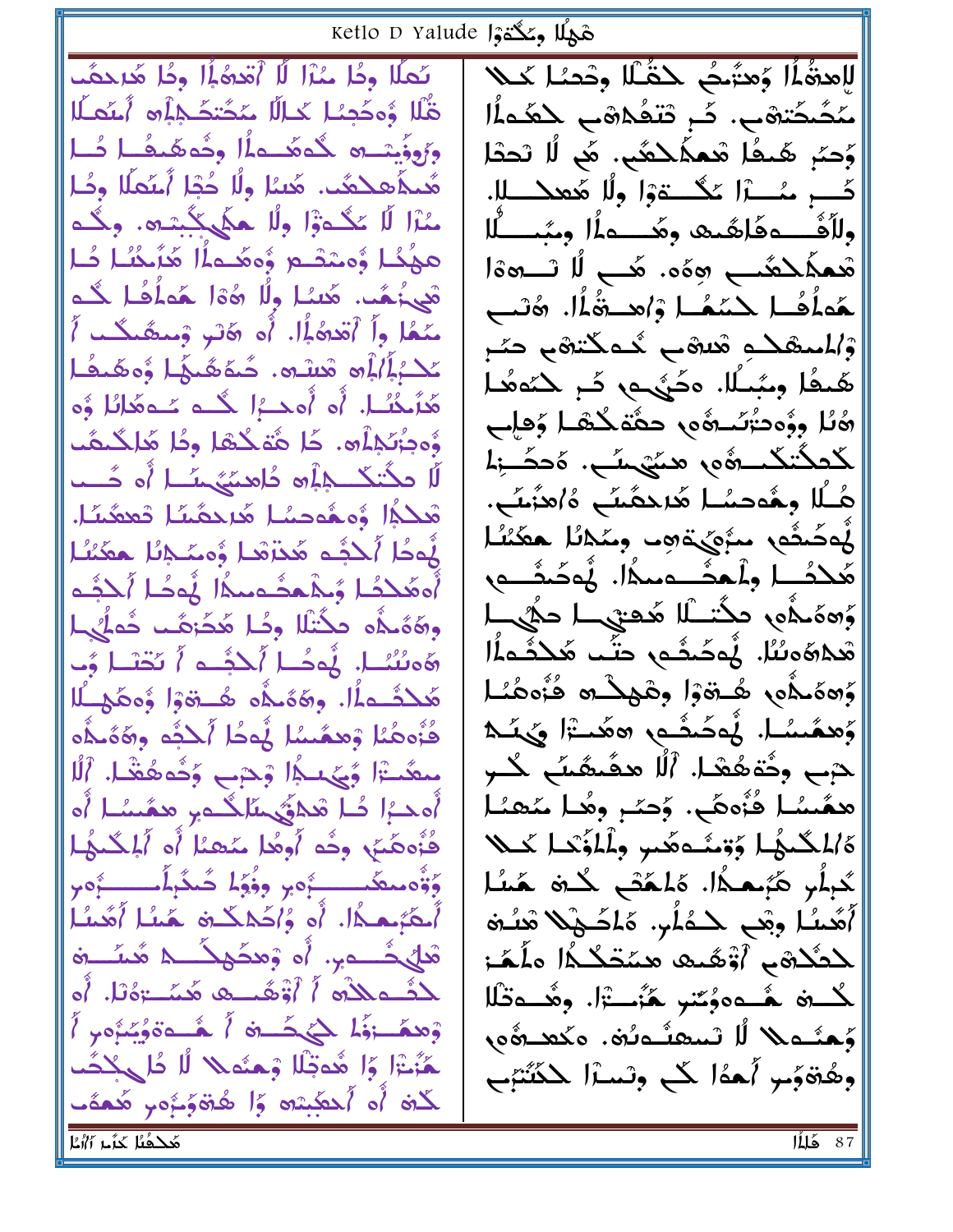Ketlo D Yalude Ja و Ketlo D Yalude لَكَن وَيُمُأْمَنُكُمْ الْأَحْتَنَبُهُمْ مِنْ وَيُسْمَعُوا حَفَّلْثُمَآب. هُمْنٌ هِ وَهُنُّعِ نُتَّفَ لَكُمْ هُلاثٌــه أَبُّوب. أَو أَمنّــٰا أَو هُنيّــِ هُوصُبًا ولُومُكُلْ. ولَّأَصُلْ هَكَرُومُنَـل هُدههُمَا گُدُرٍ هُدمِمًا أَنْ أُدَوُحاً إِنَّ هَ مُعْلَى مُعَاج لَّكُتُمْ أَضَيَّوْمٍ أَوْ لَّكُتُمْ وُوْمَئِيسَرُومٍ أَو تحلمأا هَّمُمَّا شُمَّا حَثَكْتِ هُصْلاً هُنِ لِكُمْنِهُا هُلًا وِهُنْتُمْ لَكُـرِ دەُنَا غەھُا ووُەدْرُنَا وَمِئْقِيْسِ. هَدَرْا عْدَا وْهَهْلًا عَدْرُه ٱلْمَّهْكُمِ عَكْتَوْا دَّىــــتْزا. ەنىاھَـــزَى هْتَـــح لكــْنْهــزُا ھُنْا لْمُتشَا. ەَسْكُفُەھ لْمُلشَّفْ هُدَتْزَا وِحْقَعْدَا لِلْحُنَّا وِهُنُّولُمْ. أُس وِهُا مَعْصُل ائْدَوْٓا حتّ هَءمدًا ولَمْوْصُدْهِ. حصْر وْكُتْوْا وْاْلْوَهَى كُتُّزّْلِهْ حْكَدْشُولُو. ؤَودُنا وَوَا الْمُحَادِدِهُ الْمُحَكَّسِ وَعَكَّمَ: ەُحصْر كُمْ مِرْمَسْلَا وُتِسْمَعُسِ. ەُولْكَمَّتُ لَكْعِنَعْتُرْنَا وِكْرِكَاوْا وُحِكْرُهُ وَحَكْفُوا سكُف هَمَا وُسَكُنِ هَزَيْهَا وْحِسًا هَزَيْتَنَا. وتَكَظَّم كَيْسُوبُو وتَعَـكَاةَ الْخُبُمِيْمَــا وقِّعِ شَــْمِيْــرُسِ. وَاصِبُرَا بِـمَّحِسُــِنِ. ۇڭر. ھەلە ەللۇمر كىلزەمئىر كېيىغا شىغا د فزوهموز وزقوا ـلْـعثَـْمـندَّا تَـرُّبِـندًّا حَمَّتْنُدًّا. مأَهوَّنظُ الْمَوْنَةَا تَتَّعُدُّا كَاشَـنتُكُمْ الْم كت تَّكِمُرَا وِحْقَعْا هَنَّنَاتَ وُّسْلًا. تَعَكَّدَا وَتَكَبَّدَتْ كَلَّهُمْ مَتَكَلَّدُا وَهُـوَّةَ مَتَبَلَّا. ەھُدۈكُلْ وَ/الْكُتْݣِلْ نُوَّتِيْتْلْ. ݣْلْهُمْ وُهْتَكُرْ هُهْتْشْتْتْ كْرُوْدْتُوْلْ وُبْخْتْهَتْ تْحْلا ھُڪْرُه. وقَدِينُكَ هِعْدِه. وُهِدَكَّــكَــا وُهــوَوُوْ وهُــدوُو كَــهِمَّـُـا وكَاوْحُــا لَّاسْـكب وتَعِيثُكُمْهِ ٱلمَكْمَكِ وَحِدِّهِ عَلَاء هْبِوُّا وَرُهِزًا هُم كَلَّالٌ لُّووُمًا ۿ؞ؘٳ همَّسُا سَماًا أَو عَجِعدًا وَأَحْدَوُا أَحُلَّ. همَّسُا مَيْىلًا مْتْعَعُدًا وَجْدُهُ! هَ/جُلْ. هَهُا أَو هَخُوجُــا وَا مَتْـَـا هَكْخُــا وَا هَٰه هَٰڅُه ُدَٰا وِمَتْـٰا هوٓوۦُـٰا وحُـٰـٰءۊكُاُا. ثُــد;دُدًا. 5َهُ| محْنَىـُـا وًى يُــأَه}ا أَه هُه هِنَّسُــا وِيُثُـــهِأَا. هُمْعِنُــا جَايُـــزَّا وًى حَصَّـعُـــملَّا. 5% وحُــــــم وِحَسَّمَعُهُ أَ. ۞ه وَحمَ هَمَدْا أَلَمْ وَحكَم ىسُكْبُرُەر وڭد مُنظَر. ھگسگەر كى وَحْدُحُهُـا. وِذَهــدْ كَبِ أَهْنِسُـا وَوَحُـا لَكُـب هَٰكَـثُـمِلًا وًب بعضَـُـا. 20أَ لِمَعْلَاشُـٰه الْا وَحِعَنُـا. ۞ه وضَرِ حَمـلا وكالكلغ خُورْقْدا وُبِ هَزْيُمْلَا وْاهْبُوبْ خُەرْقَا هَبَّتْعُدًا وْٱهْا وُݣُر هَنْشْت هْزِسُعَكُمْهَا. أَو جِـرُو هُدَرُا كُحتَنفُـلُ مَحْدُمُنَا حَزَّىرِ ٱلْأَمَّا 88 فَا**ِل**ْأ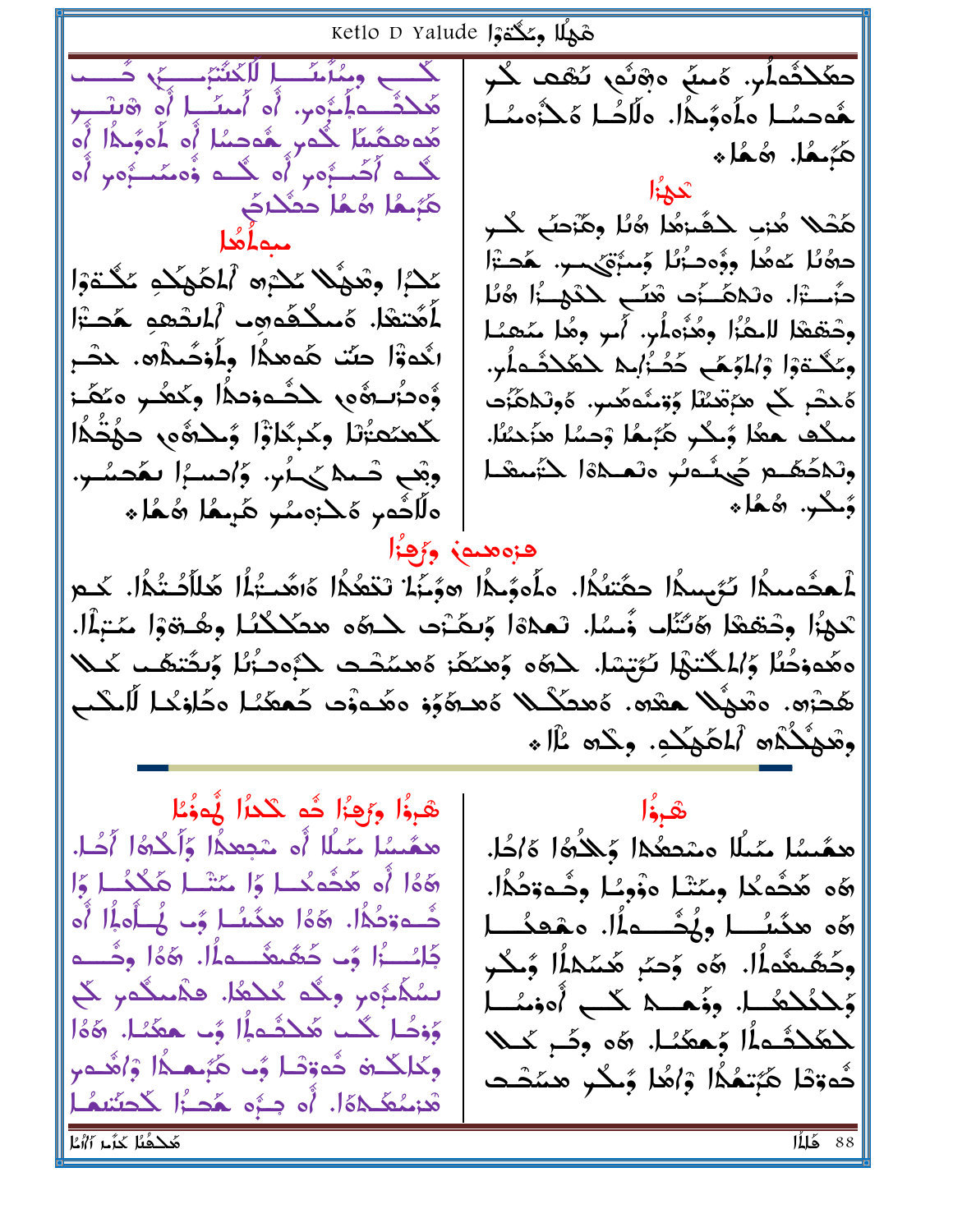| Ketlo D Yalude Ja وَحَكْتُوْا                                                                                  |                                                                                 |
|----------------------------------------------------------------------------------------------------------------|---------------------------------------------------------------------------------|
| قْتَسَابُكُمْةَا. ضُمْ وْهَدَسْرُومِ أَوْ أَبْكُوهُ ـُبْل                                                      | ادِهَـدْ. هُ/سو خُـدلًا هڪْتُ) كُحتَنتُكُما                                     |
| لًا هَدَهَا أَه لَا جُـرِؤُ  وَحـَّنَــهِۢا لِمُحنَــٰهَا ۖ                                                    | قىدمىآا ھەمد. ەڭتىدا ۇمگىر كلاھ،لا                                              |
| هُذُكَ أَبِي. هِمَّزْوَيْ مِنْ حَقَّفُ وَأُورِ                                                                 | لحَمَّدَهَا هفَتَنُكُلُّ لِكُم وَهَٰى هُزُنُـٰلِـدَ.                            |
| محكَمــتُ لَا رَّتِـقَــل أَه هُـمَّىكُــمِ حِــَمِل                                                           | هَــَـْفِطْ هزْهَــــو مِـزْقِيْــا لَا هجَكْشَــا.                             |
| لَمُحْمَّا هَقَسْتَرَا ذُءاُلِّي جَوْمِ. حَدُّب                                                                | هُهْزَوْءُ أَلَٰهٌ أَس فُقَدْ هَفَتْ الْحَكَمِينَ الْمَحْمَدِينَ الْمَحْمَدِينَ |
| وَ/حصَّدي خُبْلًا أَحكَلْحُديَّا وُحِمكَـٰا. أَمَّا                                                            | وًىكُن. أَمَثَلًا وكَعُـن تَـاوَلُونَ هَكَـدُـدَاُا                             |
| تَعلَّا وقدا مُعْقَم كَا مَّنَّاا وَيَحَتَّا. وَقَبَّ أَ                                                       | ۔ مَحَسَّــٰہٗا. کَــِ مَعمَّـــم کَتَــُـہ مَّــُّلا                           |
| مَعَانَتَا أَهْ هَدَهِ وَبِأَمْ اللَّهُ هَدُو كَلَّمَاهُ الْكَلَّلَا                                           | وَٰىحَتْا هُنُو، مَنُتْا وَٰحِذَّتَـٰٓءَاٰ. همَّـٰوَٰٓهِ                        |
| أَه هَٰجِيًّا وَا يَكْسِوْٓا. أَه لَا قُبْلًا وُب                                                              | 5% كىلا ھْھِـلَا وڭـقۇا. كَىڭشا                                                 |
| مَنْعَزَا وَا أَمْدَهُ إِلَيْهِ أَ وَّفْسُلُوا حَقْعَتُهِ                                                      | معتَّتِي لَمْ وَاهِـــوَهُمْ وَوَتُكُمُ الْحَقْوِهُـــا                         |
| وْأَوْهَنَـا أَو بِحَبَّـا لَا أُوتُــٰهَا واْ إِنَّـٰهَـا                                                     | وْاذْهِمْـا بِحَمْـا. لْاوْتَا وِاتْغُـا هُمْهَـــه                             |
| مُعصدُ ٥/١. أو حُــو حُجِيًا أو حُــب                                                                          | الأمكان كالمحاسب والمسلم المسلم وحزوب وأدارها                                   |
| هَكْمَكُمْ حِسَْهِ أَوْصَنُعْبِ كَمِلًا أَهْ                                                                   | وحْسُعْبِ كَـــلا هَجِــلَا هَٰذُكُرَا وَعَكْــٰٓوَا                            |
| هَجِسًا هَلَسَزًا وَا عَكْسَةَوْا أَه هَدَسْرَا                                                                | مَعْجَبْرَا هَجُرْمَا هِمَمْ. مَكْلًا وُسْمَلًا                                 |
| هُدوكُهُ). أَو كَمَلا وُسْمَلا أَبِ أَهُلَأَاهِ                                                                | أَهْرِيْتُمَهُ الْمُتْكَهَاهُ أَمْدُهُمْ رَوةُهُمْ أَ                           |
| أَبْ يَكْسُمُ أَمْلَـــهُ كَمْ حَسَّمَــّ أَهْ                                                                 | ووْتَعْشَا وَبْعَى كُتْسًا وْاهْدْقْاهُورْ وُهْبُو                              |
| وُقْعَقْدًا وَهُدًا كُتْئُسُمُوا وَا أَقْعَدْهُ أَبَادُهِ                                                      | 15%. هكسلا ذُمُمُشْــه/ا وشُـــه/ا                                              |
| هجَعِفُلُمَا. أَه كَتْلا أَبْ فُسُبْتُهِ أَمَّا وُب                                                            | وهَدهَبِ كَــلا هَدَــْٓا مؤْتــلا هَدَّتهَـ                                    |
| هُوكُمْا وْمْسْو كْلْكُرْهْ هُدْرًا عَيْنَـلْل                                                                 | ءثَديثُكُمهُ ـب وُثْعَـــا (20 مَكْ مُكْتَغْــا                                 |
| أَه بِسَّنَّا وِكْحُبْهَا أَنَّهُ هَٰهُكُكُمَّا. أَه                                                           | كَلّْتُمَّا هُزّْسَيّْلُ مُعْصَلٍ هِجّْسَبٌ وَهَيْمًا.                          |
| لَّالْتَقْسَا حَجَّتْسَا أَه وُهِمَّعُسَا هَٰلَسْتُوَّا                                                        | وَتَرَدَكُمْ أَمْ حَتَّمًا مِتَّيْنَ أَمْتَ مَنْ الْمَحْلَةِ مِنْ الْمَرْسَلَةِ |
| هَٰلِمَعَكِمَا. وهُرْصِدُب هَنْكُمَكُمْ أُه                                                                    | وككـةوْا حكْتصْا وقْب ۋەوْھ لِـزُونْا                                           |
| عَمَيْا كَلِگُو هَٰذَا وَا عَدْوَا لِكُنْعَا                                                                   | ەھَنُسُل ھَٰكُمُكُبٍ. ھُنُے وَحُرِهُــا                                         |
| وقَدَا أَخُووُنِيهِ أَو لِخُوبُا أَو هَٰذُنُنَا قُبَل                                                          | وَرُوةُا وُحِكْمُهِ وَتَفُكُّمَا وَاهْتُمَاهُمْ وَالْمُحَمَّدُ                  |
| مْعِجِكْبْ. وَدْبَ وِحُواُومُكِمْ وْعِبْلَاتِيهِ أَ                                                            | قىرۇقئى بوەت. ەمىلاھْـــا ەُوھْـــا                                             |
| لْحَدَّدْهَــا وَا أَتَّعَـــهُ إِلَٰهُ هُـ مُحِهَّكُمـــةَا.                                                  | وَسكُنَّهُبِ حَسَّرُوْا هَٰنُــأَٰابِـهِ هَٰـٰٓوِيُــو                          |
| مَكْدًا أَه أُوهُا دِكْنُهَا تَسْبُوًّا هَلَيْـًا                                                              | وةَ -. وەتىب كَرىكلاشىپ ھَنَّىــِتْكَلَّا.                                      |
| هَاهْكْمُهُ!. هَنْ وَالْكُمُّاءُاْ هَ أَ هَاسُرًا!                                                             | ەڭئىل مەھْنُىل ەمىئىُسل. وەنىۋىپ                                                |
| أَه حَجِئًا مَعْنُنًا أَه مَحَدًا وقَبَلَتِهِ.                                                                 |                                                                                 |
| $\sqrt{\frac{2\%}{\left(\frac{2\%}{\left(1+\right)^2}\right)^2 \left(\frac{2\%}{\left(1+\right)^2}\right)^2}}$ | $\sqrt{116889}$                                                                 |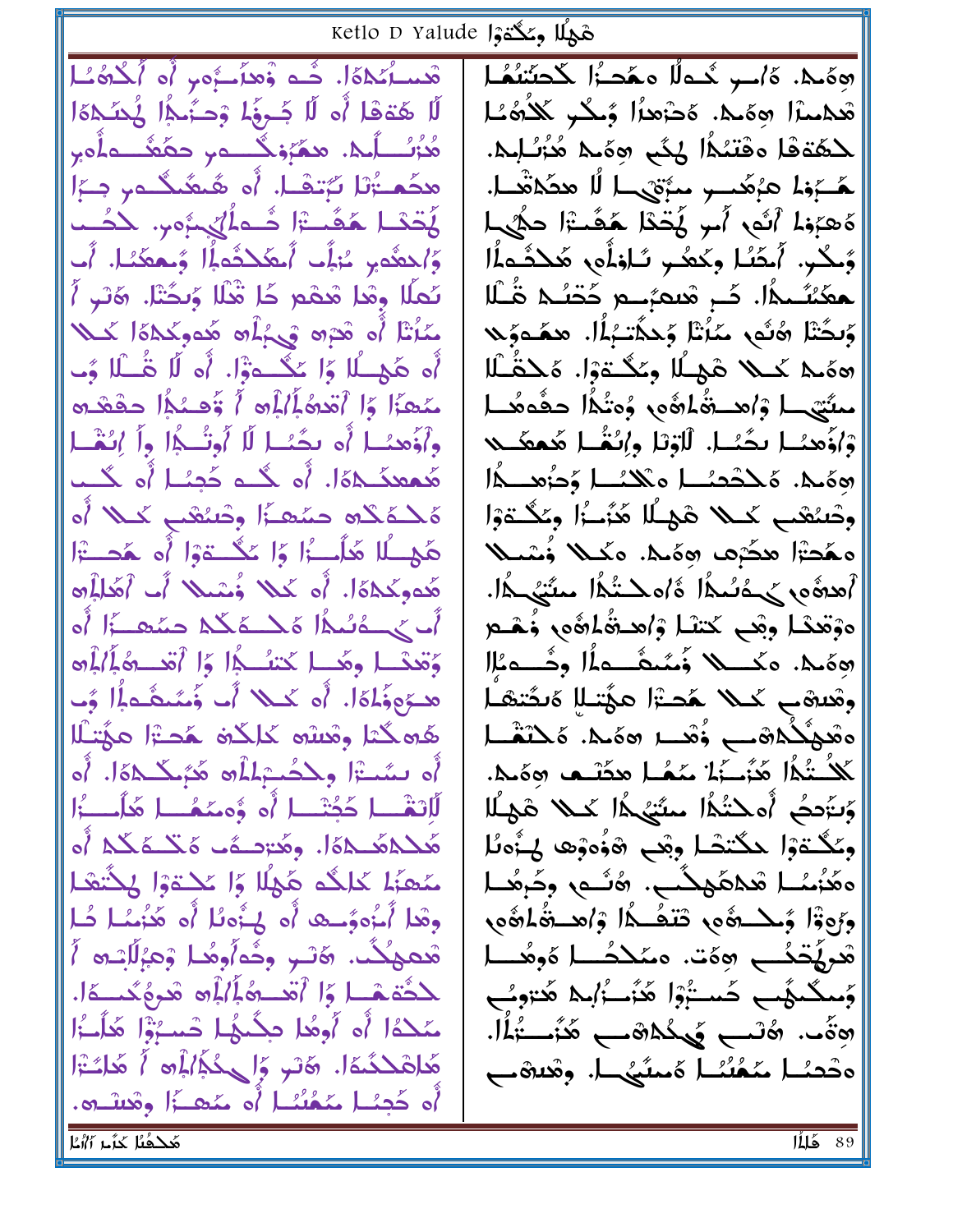Ketlo D Yalude المَكْتَوْ لِحْدُهِ لِلَّهِ أَمَّا وَدْدَهُ مِنْهُ لَمُعَه الْحَمْعَدَةَ الْمَسْتَدَمَّلُ لمضَّلْمُوهِ أَسْلَبَ وِلَمُعْبِ شَعْدَهَنَدْ أُه شَــووَا سَــتوتا لِمَعتعمُـــوا حَــــــــلا أ ہوہٗا. أُمِي سَنقاط لَمُعْتَمُد هُا كَمِيلًا كَتَرْهَىٰ إِلَى اللَّهُ مَعْ حَدِّتْ اللَّهِ إِلَى مَعْنُوهُ مُعْدَا. فَتْهَى وَهُ تَكْتُبِكُمْ مَعْتُوْمًا وَمَنْ مَنْ مَنْ مَنْ مَنْ مَنْ مِنْ مِنْ أَه هَاسُرًا أَه مَعْصَرًا حَمِلاً أَعْطَيْهِمْ ەھَنْشْرُلْكْ كَىلْكْسْلْمْلْكْسْلَا كْتْبْتَدْھْبْ حُجِّنــة!. أُه أَب تُحــلًا وْمحمَّنــة!. أَسّــل هكَتْبُ وَةً كَرِ أُهْتُهِ وَةً . أَمْلًا من الله على المستحدة (النَّاء) انْسنة من الله عليه الله عليه الله عليه الله عليه الله عليه الله عليه سأسأا مكنيكلا كمشلم مكسم مهْي عَكْسَ أَصْفِي بَكْمِنْهِ مَنْ أَصْبَحْ مِنْ الْمَاسِيَةِ لْمَهْتُمْشُـمِ كَثُــْتُمْلُ. هُ∞ةٌٮ مَـُـْتَثُــم مَنَّبَمًا } قَالَما وقتله عَلَّمهُم. أَمَّا يْءَهْلُا وقْدِهْمِ حَقَّدِهُمْ وَقَاعَةٍ مِنْ أَعْقَرْ ثَوفُط كُنْهُا بِذْهَكْ وَحَقَّتُنَاهُ وَأَسْتَدَمَ لَّكِيمًا سِمَّت حَكَّرْمُتَداَّهِ كَدَّدَفُّا لَّكُمْ لَهُوْ مَزْلِمُوْمْ. أُو أَتَعَذِّبِكُمْ دَيْ هُلْ دُلْمَ أَوُلِكْسُما وَهَا خَعْفُسْأَوْلَمَا يُكْتُسِي تكلَّف. أَمثَا وْدًا (وِأَهُا) وَهِمْنَا كَرَّمِهَا أَهِدَةُ ائْــهِ. أَسُـلَ وَّاحُـل وَهِـمُـُـل عَقَب هُوَهُدِيُهِ أُوهِدُوَهُدَاهِ أَو هُوَهَٰذَاءُ. اهْ مَحْمَدْهُ لِمُعْمَلَاتُ مِنَّ اهْمَ أَه هَدكَ تَنْكَلِفُ دَ فَائِمُــب مِنْتَتْبَــا أَكْتكُ عَكْبُائُو. أَمْلَا تَـرُل كَـهُـا وِلًا دَيكِيمًا. أَمَنَا يُحبُّلْ حُبِّمًا ولًا قَصِيْدًا وَّسفَا أَهيَّب هُمْوَسُلاَثُو، حيَّم هَنْـا هُــــوَوِّكُمْ أَوْ وْمَكْلَائِـــو صَــِــوْمْ وَا هَٰىتَعُلاَثَـــمِ. ٱمنُــا سْـَعْوَنُــا ٱمثــــر مَامُعمُكُمْدُه. أَمَّا عَدْهُا مُعكَّدِكُ ة/وتمسو كعنُي اوً حدَّصهِ. هُا أَه مَٰدِهْكُ » مَنْ هَزُمْهُ . أَه حُب حعَمحَدُ عامَ الْمَحْسِي هَمكَتْنَكُلَّصُومِ. حَشَمْتُماْل حُل مَحْمًى لَا مُعجِمْتُحْجُم. حَال مُّلائب أَ هَلَــــْٓا حُكْــه أَه هنُعُــا أَه حەُكْب قُـْلَا مَّنْتْزَا مَكْـة وُهــدًا كَعْنَا هَءْمَا كَالْحَاةَ كَنُّدَوْهِ هُئُدَلًا كُتْسَا هِمَا كَتْلًا كَتْتَوْا مْعْسِقْلًا حَيْحًا حَمْنَا هَمْعَدْدًا. أَهْ لَيَكْنَا وَهِ خَمْنَا لَّكُمْ هُدَاهُ مِعْدَهُ هُمَا مِنْ الْمَحْمَدِ وكُمْكُمْ هَاهُكُمْ. أَوْ أَبْ تُعَلَّا هُـو ولًا مْدْكْسًاا هِهْا . هضْرِ هْبِ هَيْهَا ] هَدِهَا أَ هَدِيْرَا هَاهَاهُدَهَا. أَو حِهْدًا هَـَــــــْٓا كُنهُــبِ وِهَه. هَحثتفُـــدُّا وَا أَمُكَّفِّلُو مُأَكِّسَةًا وُومَّتْ و. حُـب وْاهِدْقَاهُمْ هُدْلُهُمْ مِهْمْ. هَٰذَبُّ الْمَدَّ هَاسْزُهِ أَا حَدْشَا وْاهْتِيهِ هَمِمْأَوْسِمَا حَفُوُّط وِكُتُّبُلُّغُونَ هُكْسُفْبٍ وَوَّهُمْ. ؤْمِنْتُهِ. أَمْ هَٰا وُوُضَّلِهِ أَهْ شَعْهِكُنَّهَا. ەبْعَــــــ وُوُەھُــــــە ەلى قُلْ وَمُعْـَــــا أَه أَبِ تَعْبَلَا وَهَٰـلَ مَتَنَاتَبٍ قَنْعَهُكُنَّهَا. هُدْهُوْهُبْ وَهُه. وَكُبِرِ قِبْ مَتْسَار

مَحْدُمُا حَزَّىر أَاتَّا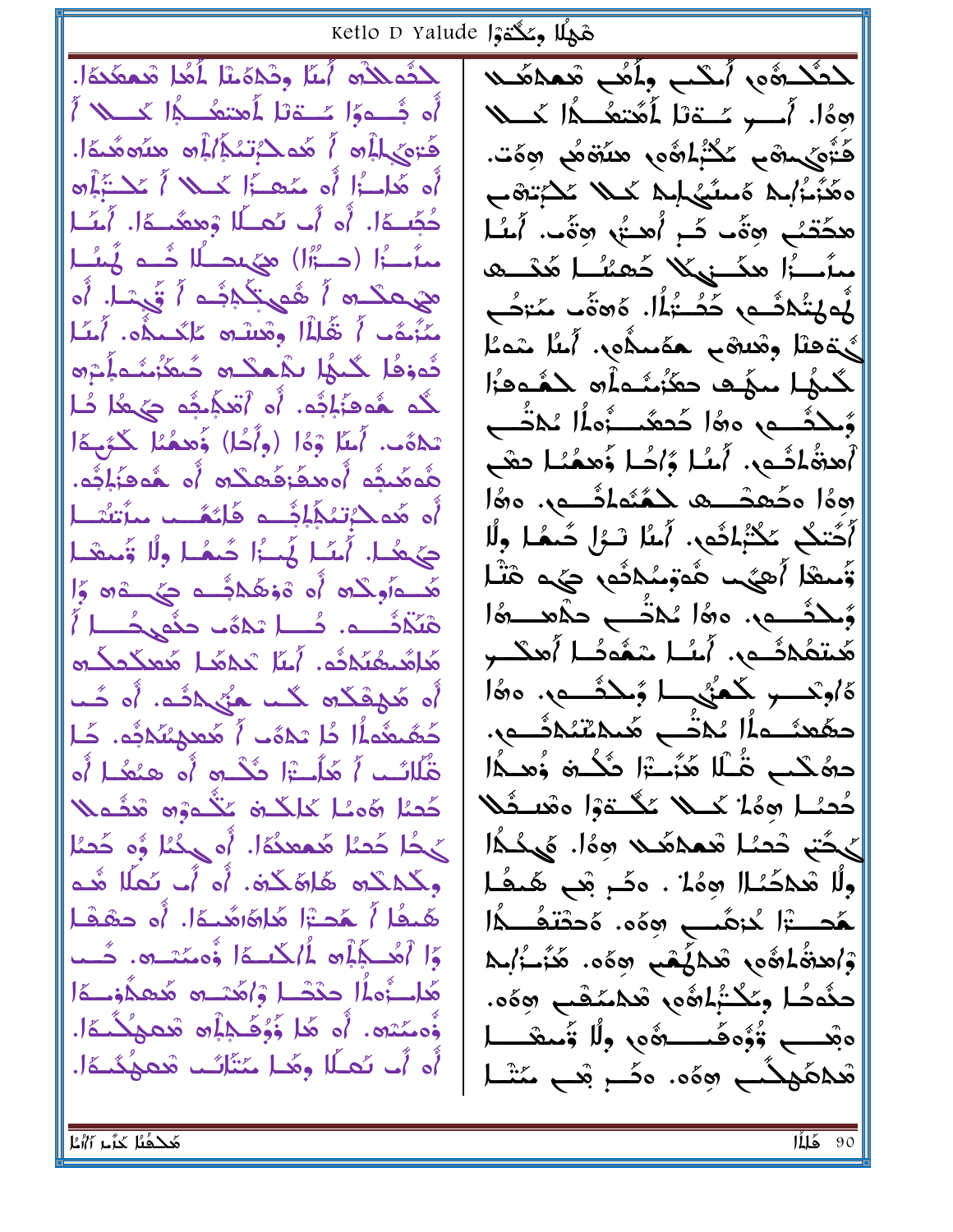Ketlo D Yalude Siri , Naô كَلّْمَتْلَ وَلَا كُلّْ شَهّْبِي هَٰاشْكَشْدًا. أَهْ هُكُب مُحْمِيكُلُب هِهُه. حمَّتْها لَا قسكن أو أوقبا وْهْرْلَاتِيْوْ أَجْنُو قْعَدُّوْنْنَا مْكَلْئُبْ مِهْهُ، ەُسْلُتْ مْرِهُكُمُـهَا. كُـُمَا هَعْتَقَـهُا وُه شُـهِ وَأَ وهُــا وزُوةُـــەُٯ وتــە تْدِهُحِكَـب مُعِيكَمُ/كَمْهُـــةَ لِ أَوْ أَبْ تَمْــلَا وِقْـــة هِهُه. خَانْقَهِــُلَّا وِنُــهِووْا مُحْكَمِعُـبِ هْاهُهِ وَا أَهْكَٰٓتِهِ هُاوَّىغَا تَوْاً كُـْمَ هِهُه. وصِّ ثَبَّ عَتْصُلًا وْاهْدَةُ اهْمِ هَٰٓدُهُماْ وُجِعِيَّا هَٰٓدَيَّدَا. أَبِّ تَعِبَّا هْدْنُحَنِّبِ هِهُمْ خَطَّحْتُمَاْ! وَحْطَبًا. ذُوْبٍ وَهُهِ. كَــْ قِبَ مُنُوطًا وَٱصُــٰٓةَا قْتَتْمِيْكُنَّةَا. أَمْتُوبُالَاهِ ۚ وَّْوَمِيْتُمَا لِكَحْفُسُيَا فَيْ تُنْسَا مْعَيْكُلُوكُ أَسْتَنْبَرِهِ فَيْ الْمَسْتَنْبَرِهِ %)ەُبەمَا. أَو أَب تَعِبلًا هُب جَھُيھُداُ! وْْمِئْشَا وُهِمْنْنَا هُەْب ھەْه. مۇم وُّه حُكْمَالُا شَيخُمُـهَا. كَـا يُّـقَدْا وِلًا بْعِي رَمَّتَنَاهِ أَلْمَ لِكُلْحَمَا رَمُّلًا مِّكْلِمَحْمَّعِ ثَا مُعَذِّمَتِ ۚ وَ مَكْثَمَاْ حَمَّنْتُمَّا هؤه. حجَّة مْــــــــــا لُل مْحكمْحَدْتْــــــــا مُعطَّمَةَا. أَبِ تَعلَّا وُه فَي َءَٰلِمَاهَ أَه وهَكْشُـــه/ا هَعَمْنُـــمِدُا شَكْضَعْمُــــعِ تَبْدُل خُبه كَهِ أُر مُتَفَجَّحَكُمْ. خَبَل اثْكُمْ وَهُوَ مَنْ مَعْ مَنْ الْمَحْمَدِينَ وَكُنُّا حَكَمْ أَلْ وَقِيمًا وَبِ حَقَيْمًا لِحَيْثِ أَحْدُثُوا أَنْ مْدْهَدْهِكْبِ «هُمْ. دَبْقِيْهَا هِمَّسْلَمْ مَحكمُ اللَّهِ إِلَّا حُلِكَتَ وَا. أَو حُـــب لحَدُّمُ حَضَّىلاً كَلَّمُ هُمَّا شَمْكُنْب كَثَّمَعْنُـد}ُا أُه كُـب فهُبِنُـد}ُا وِلًا كُـل الْمِ ٱلْمُصْلَّةِ ٱلْمُحْمَّوِّضِيْنَا وَلَّا وَلَا لَمِعُا هُمَحُمِعَمُــةَا. أَه أَبِ تَعِبَّلَا جَبَا مْعَمْنُو وُمَّى وَهُه. وَكُمْ حَقَّنَهْا *أ*وقُـــــــوهُ و هُكلفَـمصَــــــــ وهَه. أَحدُ عِيدًا وَو مُحزَّلِمُ وَ هَدَاهَ مَدَاجَدَ الْمَد لْمَثْدَمِيكُمْ وِهُزْوَّةٍ مِنْكُلْبٍ وَوَّةٍ. أَب تَعطُّا وهُــة فكُـنْــّة وُه تَـحْهَنُـا ەكْر بْعِ كَتْلَا وِكْكْعُا ھُلَا وِمُعْبِ حِبْهَا لِمَكْتُبُ هُنَّمَنَاً. شُوَرًا هُدُوَةً لْمَثَالُه دْاقْل ودْلالُه لْمِعْلِي لِكْحْل فُعِمًى 50%، أُمِرٍ يُتَحْدَ يُثْمَا هَدَاقْنَا َّدَّءَ مَكْتُلًا وْمَعْتَشَا مُّاهَدْؤُنَّةًا. أَه <u>ئ</u>مَّسْـــتُٰډُّا ڪَھِگُنگْــــ ۞ وَهِمُّنشَــــا أُهدَٰإِ كَلِكُوكَا هُدَيَّ سَكُوبِ هِمَسْاً ئعىمگۈئېب ھۇە. ەك<u>ئى</u>سى گىسر أَه أَكْدَّمَـــَمْ. هُـــدوْهُ الْ أَه هنَّرِمِنْـَا وَا ھقَىقَىبَ ھمَسُل كَلُـ16 وُلَكَـ. ھَ تَمَسْرُه هُــد هُڪُنهُــا وَرِجْــَةُ أَاٰ أَه أَ هُدوْحُلًا هُهلُرْبِيُلًا وُالْمَكْتَهُدْهِبْ حَتَّـمِ هَّتِعْدًا وْهِسْكُفْسًا. وُكْمْكُمْ شُوهْنَا، رِكَةُ اهُمِ هَبَّتَعُدًا وَسَكْفَى وَاحَفَى أَه محكَلِمَسًا وَا سَوَسًا أَه وَسِيَٰــٰتِهَا. لكب منْدهُسُا ومِنْةشَا دهُدَدَهُسُا

مَحْدُمُا حَزَّىر أَاتَّا